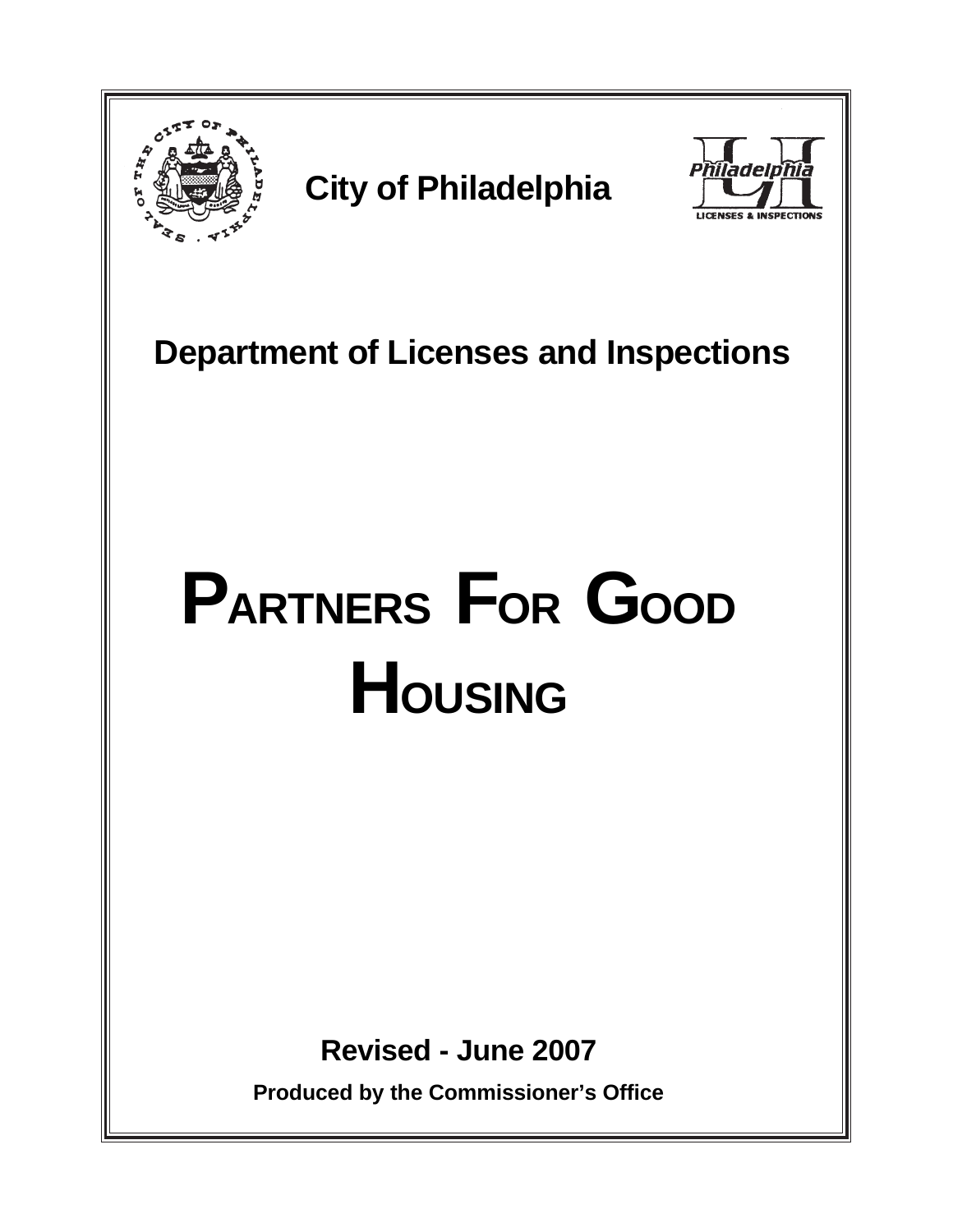# **PARTNERS FOR GOOD HOUSING**

The City of Philadelphia, on behalf of its citizens, has set minimum health, safety, and maintenance standards for houses and apartments. Keeping the housing in our city up to these standards involves a partnership between tenant, landlord, and the City. All three must work together to provide decent housing for everyone.

The information in this guidebook applies to Philadelphia, Pennsylvania and is based on the Code of General Ordinances of the City of Philadelphia – particularly Title 4, the Building Construction and Occupancy Code.

"Partners for Good Housing" outlines the responsibilities of owners, tenants, and landlords for maintaining houses and apartments in a safe and clean condition.

Additional information, including on-line access to this booklet in multiple books and to the Building Construction and Occupancy Code is available at the Department's web site, http://www.phila.gov/li/

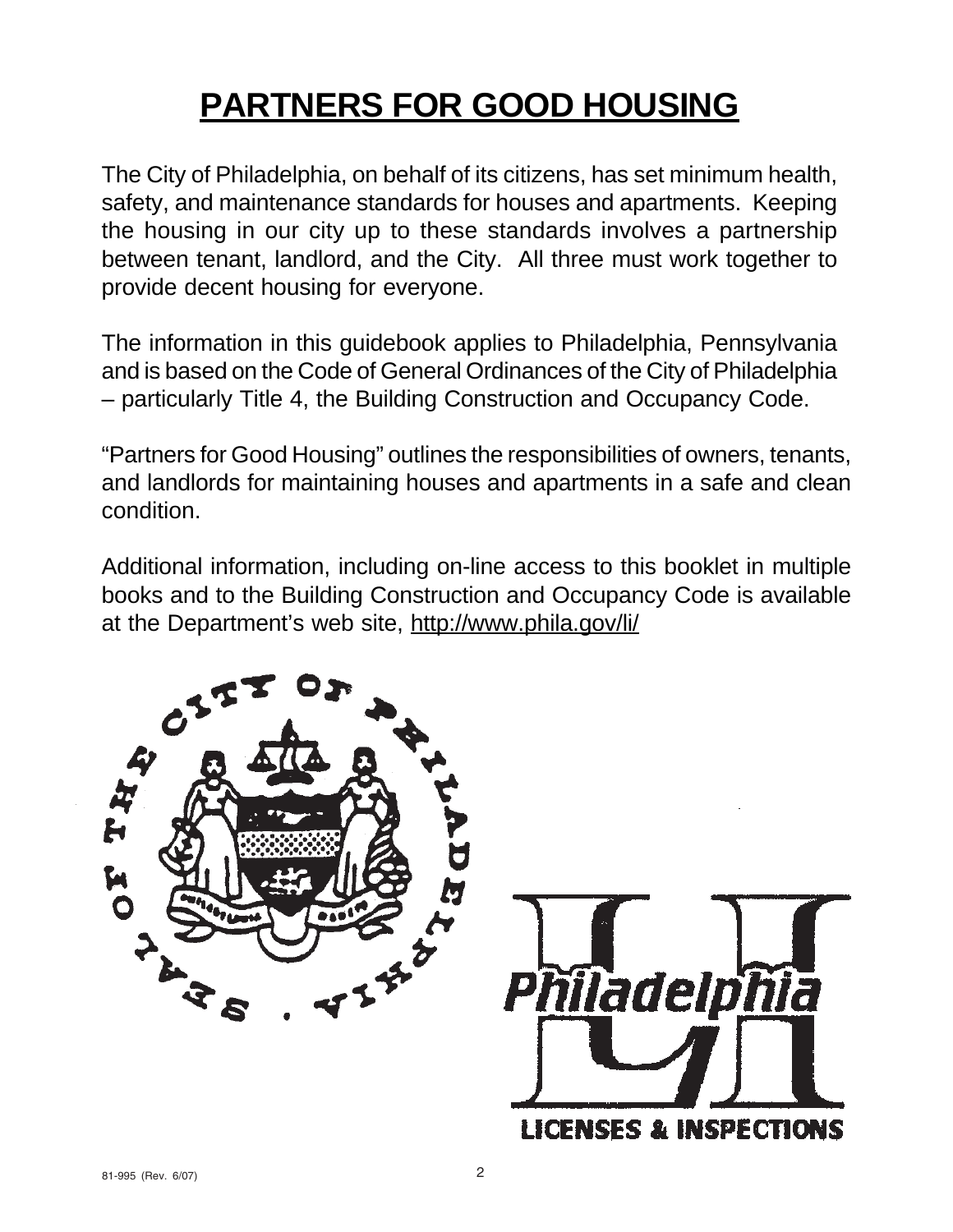### **CONTENTS**

|                                                                 | Page |
|-----------------------------------------------------------------|------|
|                                                                 |      |
|                                                                 |      |
| <b>Basic Equipment and Facilities that Must be Provided and</b> |      |
| Keeping Homes, Apartments, and Yards Clean and                  |      |
| <b>How the Building Construction and Occupancy Code</b>         |      |
| Special Neighborhood Problems 17-18                             |      |
|                                                                 |      |
|                                                                 |      |

Source: Philadelphia Building Construction and Occupancy Code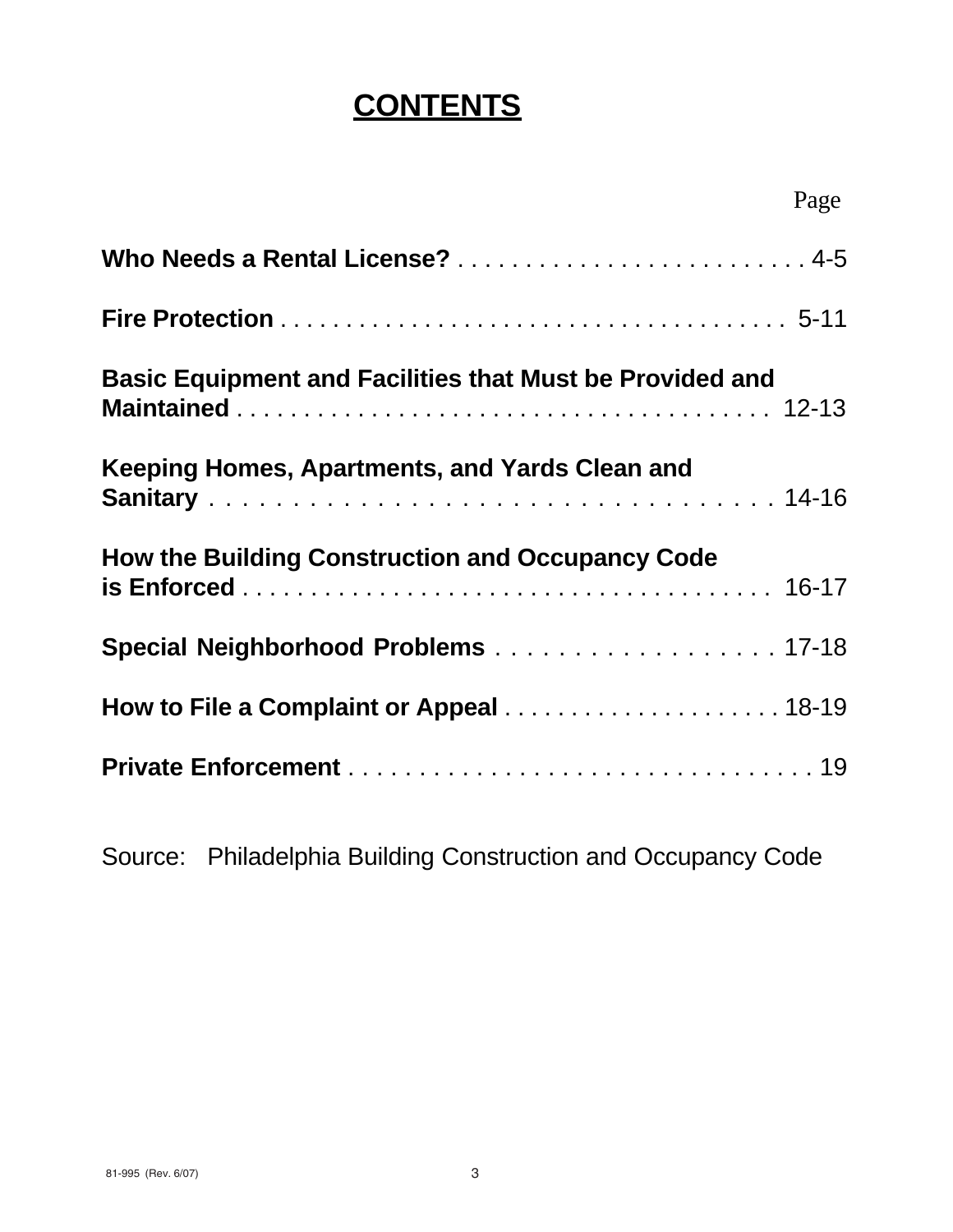### **WHO NEEDS A RENTAL LICENSE ?**

#### **GENERAL INFORMATION**

Anyone who offers a dwelling unit or rooming unit for rent must obtain proper licenses and zoning approval from the Department of Licenses and Inspections (L & I). This will include all of the following:

#### **1.) HOUSING INSPECTION LICENSE**

A Housing Inspection License (issued by L & I) is required of any person who offers for rent a one-family dwelling, two-family dwelling (duplex), a dwelling with three or more units (whether rental, cooperative, or condominium), or a rooming house, dormitory, or hotel.

o A housing Inspection License need not be obtained for an individual unit if one has been issued for the building in which that dwelling or rooming unit is located.

#### **2.) BUSINESS PRIVILEGE LICENSE**

This license is required of every person desiring to engage in any business in the City of Philadelphia. It is a lifetime license with a one-time fee and applies to all businesses owned by a person under one name.

**EXCEPTION:** For a property with four or less rental units, where the owner lives on the premises, a Business Privilege License is not required.

#### **3.) BUSINESS TAX ACCOUNT NUMBER**

This is a number assigned by the Philadelphia Revenue Department to identify tax accounts. One number applies for all licenses obtained by a person.

o The Business Privilege License and Business Tax Account Number are applied for using the same form. Only one Business Privilege License and one Business Tax Account Number is required of one person, regardless of how many rental properties a person owns.

#### **4.) ZONING APPROVAL**

A property must be properly zoned in order to operate as a dwelling for rent. Zoning approval is required even if the owner occupies one of the units.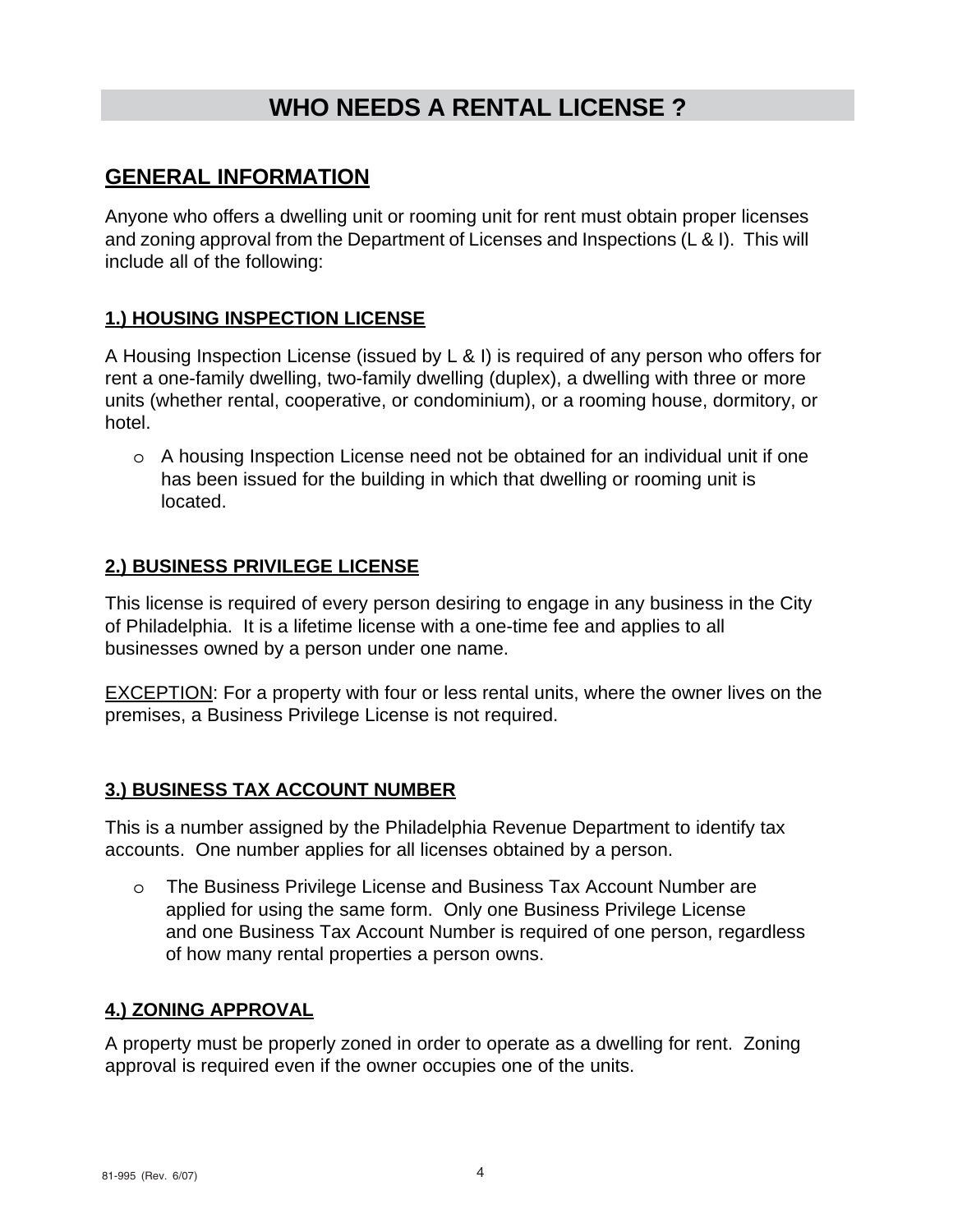#### **OTHER REQUIREMENTS**

- Each time a dwelling unit is rented to a new tenant, the owner must give the tenant a Certificate of Rental Suitability issued by L & I no more than sixty (60) days prior and a copy of this booklet, "Partners for Good Housing" (available in multiple languages at http://www.phila.gov/li/). The Certificate must include the owner's attestation to the suitability of the dwelling unit. L & I will not issue a Certificate unless the owner has obtained all licenses required to rent the property.
- The owner of a multiple-family dwelling, rooming house, dormitory, or hotel is required to name a managing agent over the age of eighteen (18) years to receive service of notices, orders, or summonses issued by L & I. The managing agent is required to have a residence or a regularly attended business office within the City of Philadelphia. If the owner meets these qualifications, he or she may be designated the managing agent.

# *F*or *Y*our *I*nformation:

- \* The owner of any rental dwelling unit or rooming unit can not legally collect rent without having the required licenses.
- \* An owner cannot proceed with an eviction without the required licenses.
- \*An owner who fails to comply with the Certificate of Rental Suitability requirement cannot legally collect rent or proceed with an eviction until in compliance.

\*An owner being ineligible to legally collect rent does not automatically excuse a tenant from continuing to pay rent. Payments may have to be made into an escrow account.

### **FIRE PROTECTION**

#### **GENERAL REQUIREMENTS**

- In the City of Philadelphia, the Department of Licenses and Inspections is responsible for enforcing both the Property Maintenance Code and the Fire Code. Inspections of residential structures are conducted by the Department's Housing & Fire inspectors.
- Tenants, landlords, and homeowners each have the duty to keep hallways, stairways, fire escapes, and exits clear at all times. Storage of any kind under stairways is prohibited unless the space is separated from the stair by fire resistance-rated construction.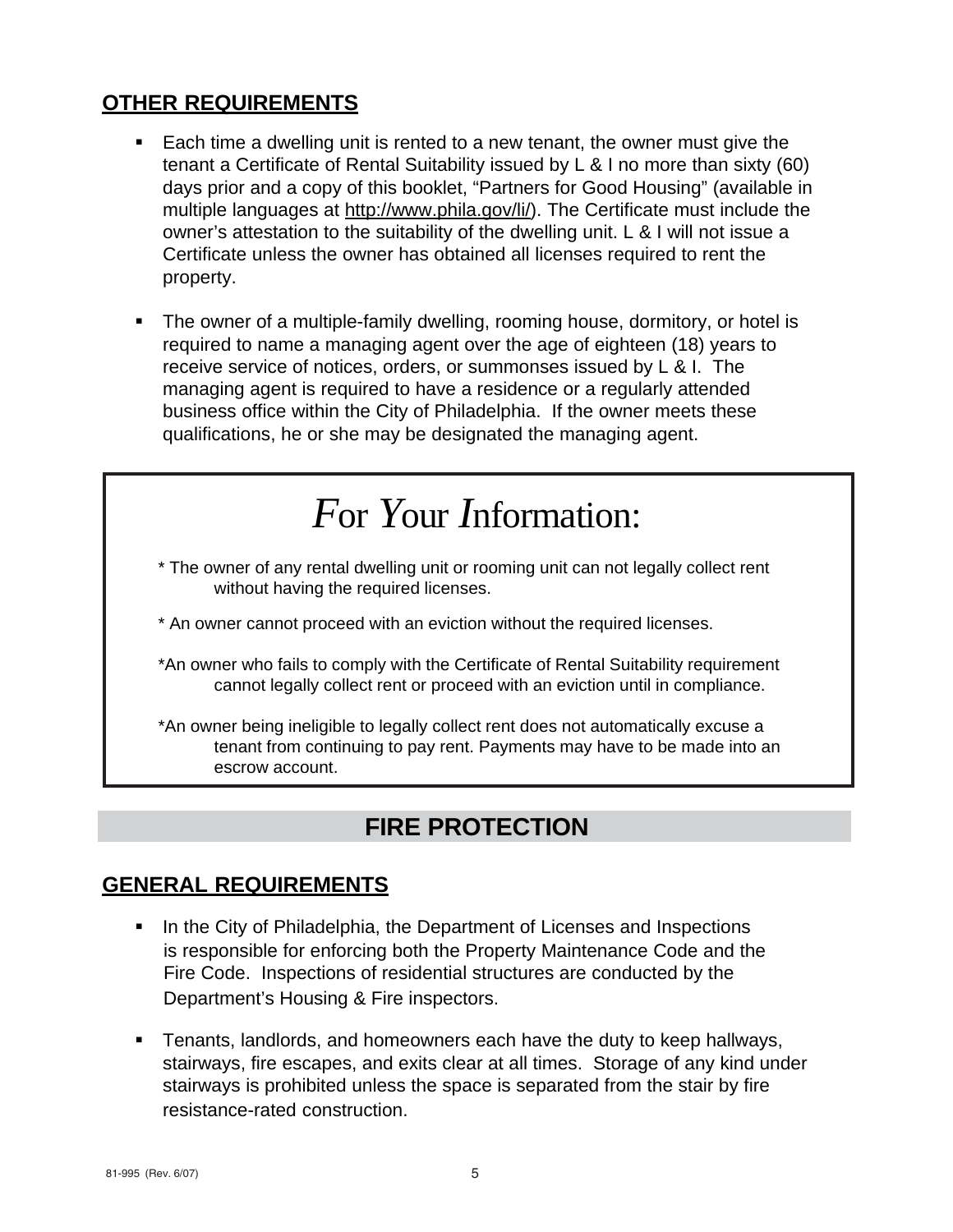- Rubbish and garbage are not allowed to accumulate in any location inside a building, including storage rooms. Rooms intended for trash storage must have sprinklers and be separated from the rest of the building by one-hour fire resistance-rated construction.
- Rubbish, garbage or other materials are not to be stored or allowed to accumulate in stairways, passageways, aisles, doors, windows, fire escapes or other means of egress.
- Permitted amounts of paints and flammable liquids (including insecticides containing flammable materials) must be stored in a room separated from all other parts of the building by one-hour fire resistance-rated construction.

Information about permitted amounts of flammable liquid is available from the Department of Licenses and Inspections by calling **215-686-2534** or **215-686-2535**.

 At least one fire extinguisher with a minimum rating of 2-A:10-B:C and a tag attached indicating inspections and maintenance performed during the past 12 months is required in the public corridors or stairwells at each floor level of unsprinklered buildings. In buildings of three stories of less and having a single stairway, one such extinguisher is allowed, provided it is placed approximately equidistant from all dwelling units in the building.

 As an alternative, if there are concerns about vandalism, theft, etc., a 2-A:10-B:C fire extinguisher can be mounted in each dwelling unit in the building.

- **Except for one- and two-family dwellings, lighting is required in common** corridors, stairways, and the exit discharge (exterior) to provide a light level of one foot-candle at the floor. This lighting must be on a circuit independent of any dwelling unit. In buildings that have more than one required exit, this lighting must have an emergency power source.
- In buildings that are required to have more than one exit (including fire escapes), exit signs are required to identify the means of egress from each floor. These signs are required to be illuminated by both the normal and emergency power sources.
- In existing buildings that have more than one required exit stair, the stairs must be enclosed and separated from the corridor by fire-resistant construction. In non-high rise buildings, doors in these enclosures must be one-hour fire-rated self-closing doors or 1 <sup>3</sup>/<sub>4</sub> -inch thick solid core wood self-closing doors.
- In buildings that have only one required exit, the doors from the apartments must be of the type specified in the paragraph above.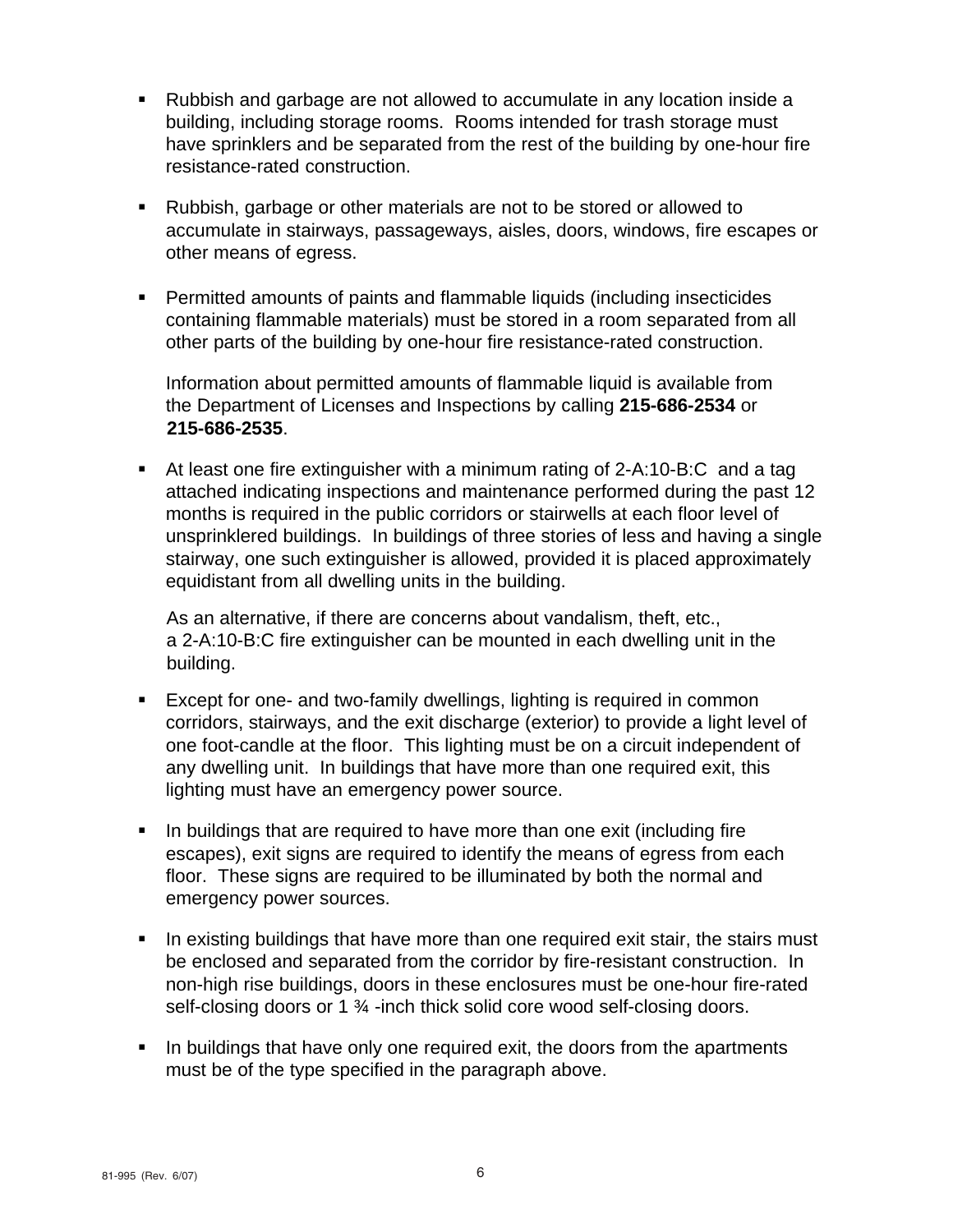#### **FIRE PROTECTION REQUIREMENTS**

#### **1.) REQUIREMENTS FOR ONE- AND TWO-FAMILY DWELLINGS**

Owners of one and two-family dwellings (including owner-occupied one-family dwellings) are required to install electric or battery-powered smoke detectors as follows:

- o In existing one- and two-family dwellings, the detectors are permitted to be battery-powered and interconnection is not required between the several detectors in a dwelling unit. A permit is not required to install battery-powered detectors.
- o In new one- and two-family dwellings, newly-established in an existing building or those having undergone certain alterations, the detectors are required to be powered by the primary alternating current (AC) power source in the building and have a battery back up. The power must be supplied from an unswitched portion of the branch circuit or from a dedicated branch circuit.

Interconnection of the several detectors installed in new dwellings is required such that the actuation of one detector will actuate all the alarms in the dwelling. An electrical permit (plans are required to be submitted with the application) is required to be obtained by a licensed electrical contractor from the Department of Licenses and Inspections prior to the installation of these detectors.

- o The smoke detectors are required to be labeled for "Household Fire Warning" in accordance with UL 217. These are referred to as single- or multiple-station smoke detectors.
- o Smoke detectors must be installed in the immediate vicinity of the bedrooms and on each story of the house, including basements. In new dwelling units, they are also required in the bedrooms.
- o Discretion should be used to place the detector as near to the bedroom(s) as practicable without having it activated by normal cooking activity or steam from bathrooms. In no event, shall the detector be more than 15 feet from the bedroom door.
- o In split-level dwellings without doors between adjacent levels, a smoke detector is only required on the upper level, provided there is less than one full story between levels.
- o Annual certification of detectors in one- and two-family dwellings is not required. However, upon sale of the property, the seller is required to certify in writing to the buyer that the required smoke detectors have been installed and are in proper operating condition.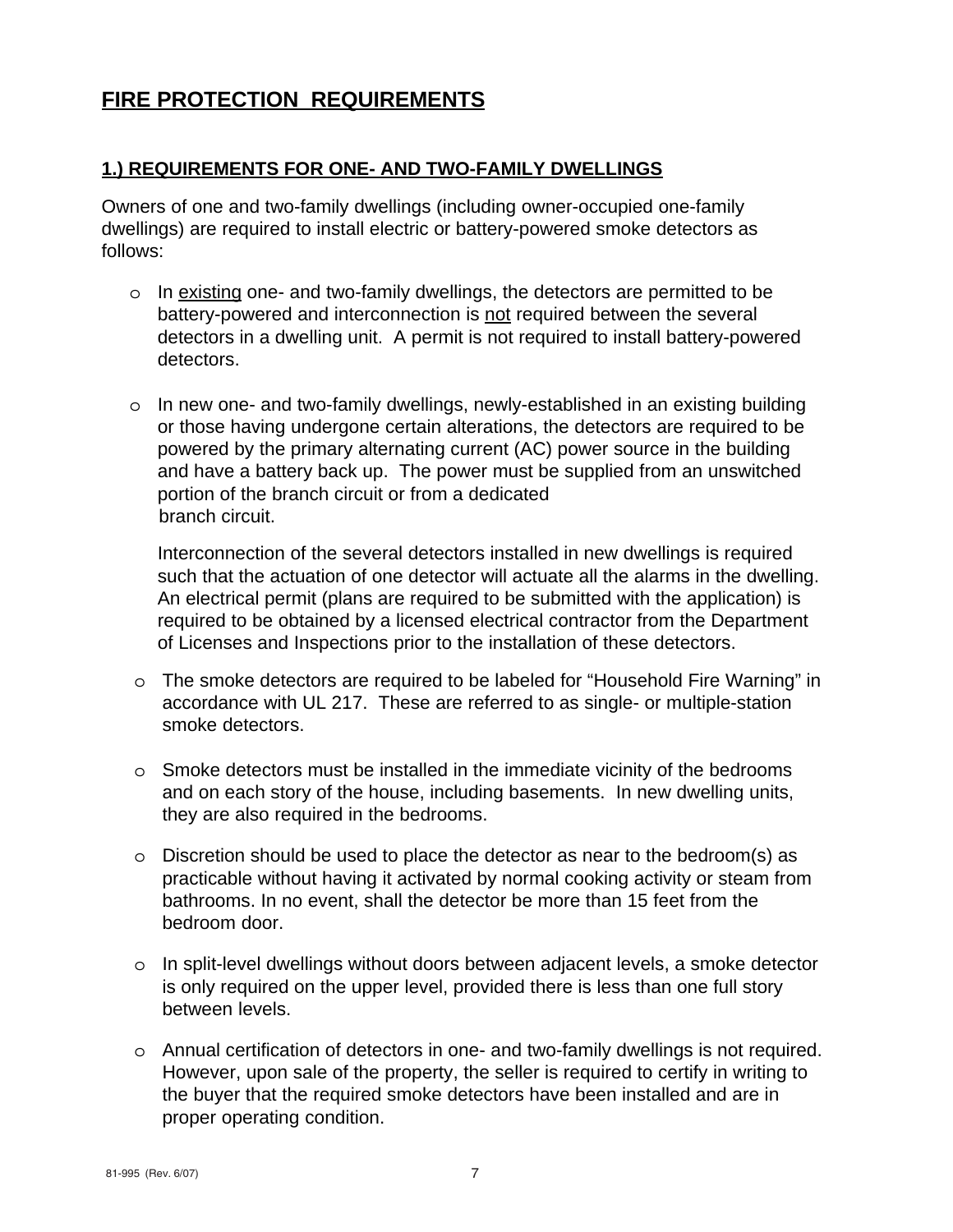o Manual fire alarm boxes (break-glass or pull stations) are not required in the exits that serve one- or two-family dwellings.

#### **2.) REQUIREMENTS FOR FIRE ALARMS IN MULTIPLE-FAMILY DWELLINGS AND ROOMING HOUSES**

o Household Fire Warning-type detectors are required within the dwelling units of buildings that are not sprinklered throughout, in the same fashion as described for one- and two-family dwellings, except that battery-powered detectors are not accepted for any of the required detectors. These detectors should not be connected to the building's automatic fire alarm system as their purpose is to sound their self-contained alarm only in the dwelling unit where they are activated.

In existing high-rise buildings that are not sprinklered throughout, a detector is required in each bedroom in addition to the ones in the vicinity of the bedrooms. Interconnection of the detectors within a single dwelling unit is required where the sound level of any detector is less than 15 dBA above the ambient noise level in any occupied space within the dwelling unit with intervening doors closed.

- o An automatic fire alarm system is required in unsprinklered buildings in all areas that are accessible to more than one tenant (common areas) such as stairways, corridors, storage areas, laundry rooms, basements, etc. The detectors are required to be labeled for system use. In some cases, household fire warning detectors (the type approved for use within dwelling units) have been installed in these areas. They are not system detectors and must be replaced with labeled system detectors.
- o Automatic fire detection is required to be smoke detectors unless normal operations in the space produce products of combustion that would activate smoke detectors. These spaces include boiler of furnace rooms, garages, laundry rooms, etc. In these spaces only, heat detectors are recommended and accepted in lieu of smoke detectors.
- o The sounding devices (bells, horns, whoop tones, etc.) of the fire alarm system must be loud enough to be heard in all parts of the building. The required level of audibility is 70 dBA (decibels) in each sleeping room. It may be necessary to locate sounding devices within the apartments in order to achieve the required sound level.
- o In new or upgraded fire alarm systems visible alarms (strobe lights) are required in public and common areas and in a code specified number of sleeping units of transient rooming houses. In all other multiple-family dwellings new or upgraded systems must be capable of supporting visible alarms in each dwelling unit and sleeping unit. Visible alarms are required when they house the hearing impaired.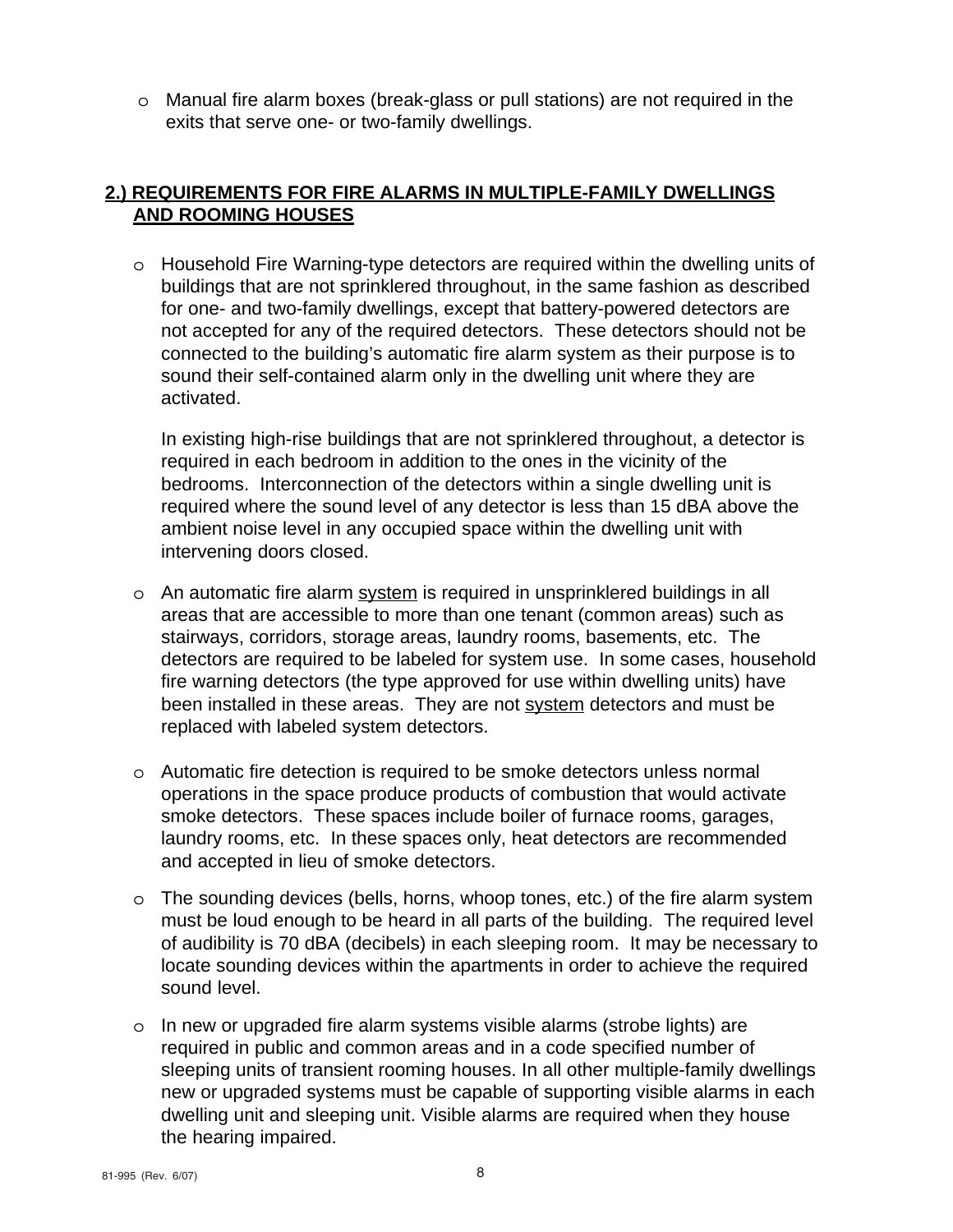- o A fire alarm panel is required to supervise all fire alarm systems for proper continuous operation, to receive signals from the devices, to activate the sounding devices, and to provide back-up power in the event of the primary power failure. The manual boxes, system smoke and heat detectors, and sounding devices are connected to the panel. Note that the single- and multiple-station smoke detectors located within the dwelling units are not connected to the panel.
- o In existing buildings, connection of the fire alarm system to a central station is only required for high-rise buildings. In new buildings or newly-established residential uses, buildings of five stories or more require fire alarm connection to a central station.

# *F*or *Y*our *I*nformation:

\* An electrical permit is required to be obtained by a licensed electrical contractor from the Department of Licenses and Inspections prior to installation of both the household fire warning detectors within dwelling units and the automatic fire alarm system. (Plans are required to be submitted with the permit application.)

- o All fire alarm systems are required to be inspected, tested, and certified by a licensed electrical contractor upon installation and annually thereafter.
- o Any reduction in fire protection (fire alarm, fire sprinkler, or standpipe system) of any duration for any reason, must be reported to the Fire Department at **215- 922-6000**.
- o The Fire Department must be notified IMMEDIATELY through "911" of the activation of any fire alarm, excluding the household fire warning detectors that are installed in the dwelling units.

#### **3.) FIRE ALARM REQUIREMENTS UNIQUE TO BUILDINGS THAT REQUIRE MORE THAN ONE EXIT STAIR**

- o The fire alarm panel is required to have at least one zone per floor.
- o A manual fire alarm box (break-glass or pull station) is required at each door from the corridor to building exit stairs on each floor. At each box, a sign should be affixed, stating "IN CASE OF FIRE: SOUND ALARM AND CALL 911".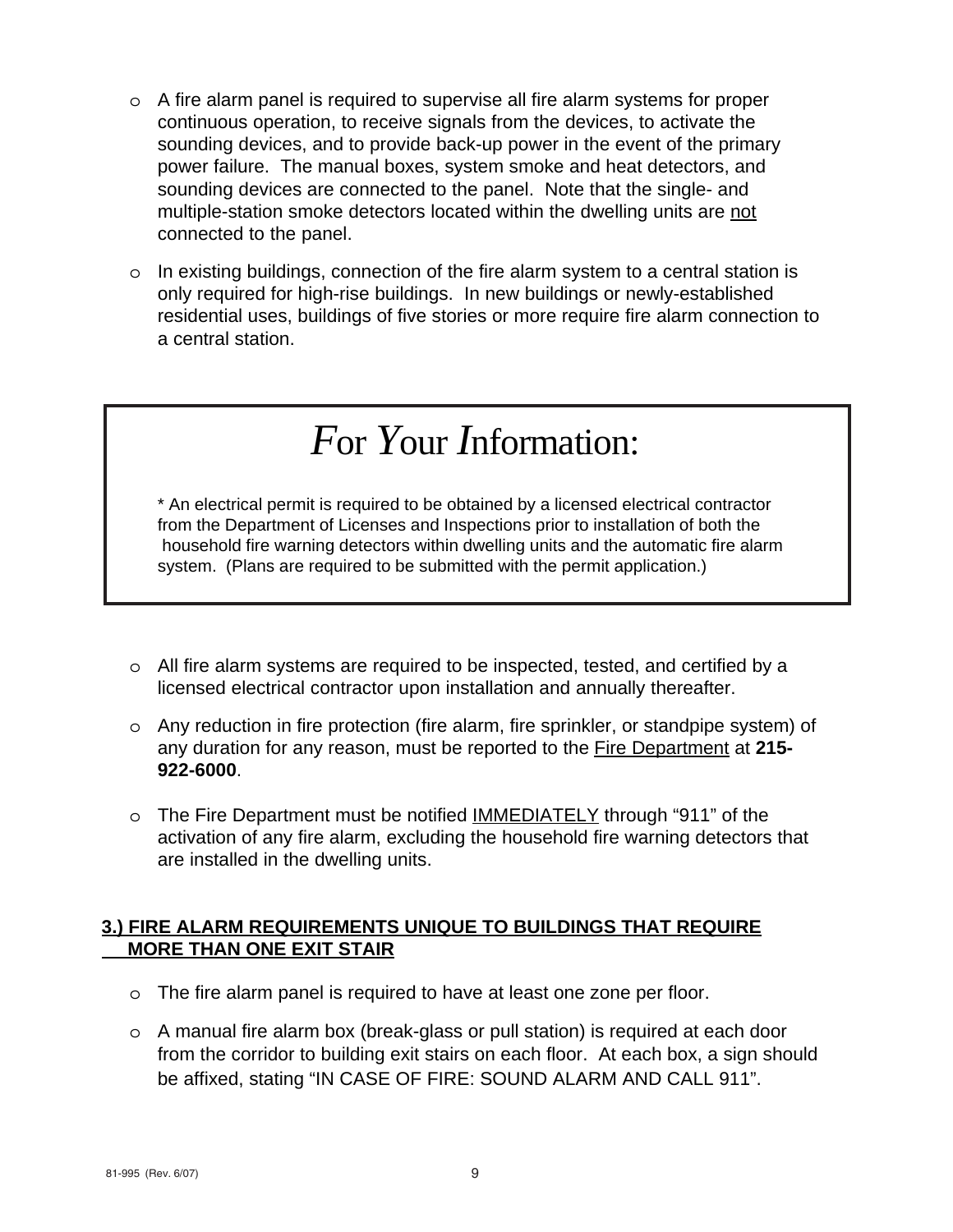#### **4.) FIRE ALARM REQUIREMENTS UNIQUE TO "SMALL" APARTMENT BUILDINGS**

This type of building does not exceed three stories and has only one exit stairway or two exit stairways that are both visible from all points within a maximum 20-foot long vestibule or corridor between the stairs.

- o The fire alarm panel is permitted to have a minimum of one zone that incorporates all of the system devices in the building.
- o A manual fire alarm box (break-glass or pull station) is required only at the exit door from the stairway to the outside, not on each floor. At the box, a sign shall be affixed, stating "IN CASE OF FIRE: SOUND ALARM AND CALL 911".

#### **5.) FIRE ALARM REQUIREMENTS UNIQUE TO BUILDINGS THAT HAVE RESIDENTIAL USES ABOVE NON-RESIDENTIAL USES**

- o An automatic electrically-powered fire alarm system with smoke detection is required in the non-residential use unless it is sprinklered throughout.
- o Where the non-residential use is a drinking and/or dining establishment, heat detectors are permitted in lieu of smoke detectors in the kitchen, in patron areas where smoking is permitted, and in patron areas where skillet or sizzling-type entrees (such as fajitas) are served. All other detectors in the non-residential use are required to be smoke detectors.
- o The sounding devices are required to be located in the non-residential use and typically in the stairway or hallways in multiple-family dwellings above. Where the use above the non-residential use is a single-family or two-family use where there is no common hallway or stairway serving all floors, sounding devices will be required in the dwelling unit(s). The sounding devices are required to be activated by the manual fire alarm boxes and all detectors, except by those inside the dwelling units.
- o Manual fire alarm boxes must be located at the exits from the non-residential use but be connected to sounding devices throughout the building. Manual fire alarm boxes are not required in the exits from the residential use if it is a one- or two-family dwelling.
- $\circ$  The residential portion of the building is required to have the automatic fire alarm system as determined by the classification of the residential use.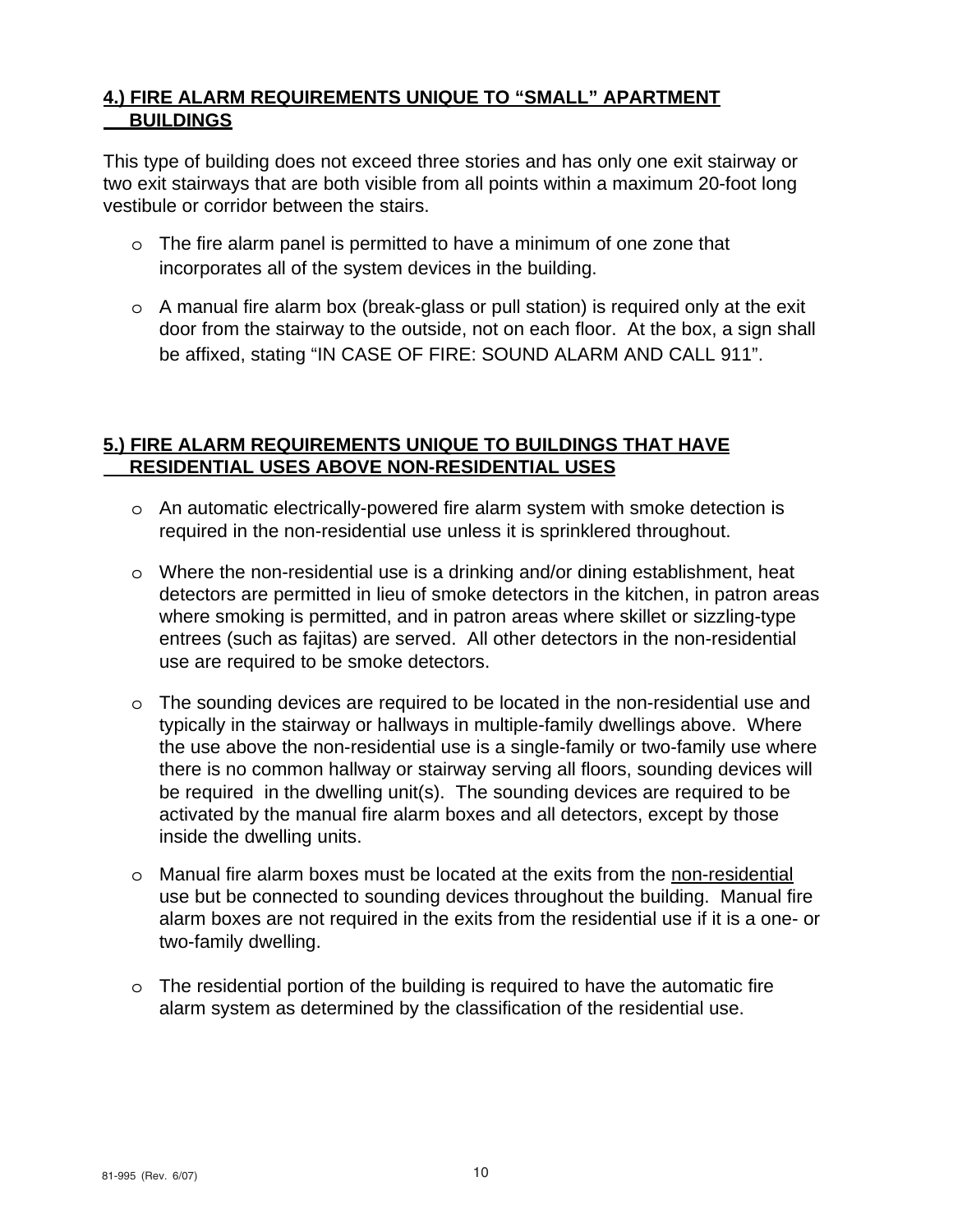# *F*or *Y*our *I*nformation:

\* It is the OWNER'S responsibility to supply, install, and maintain all required fire alarm equipment, including detectors. The owner must also test detectors in common hallways, stairways, basements, and other areas common to more than one tenant. The owner is required to repair or replace any detector that is not operating at the time of testing.

\* It is the TENANT'S responsibility to test all detectors located within their dwelling unit. These should be tested at least once a month. The owner should be notified in writing of any defects in the operation of any detector. However, the tenant is responsible for the replacement of batteries in battery-operated smoke detectors in one- and two-family dwellings.

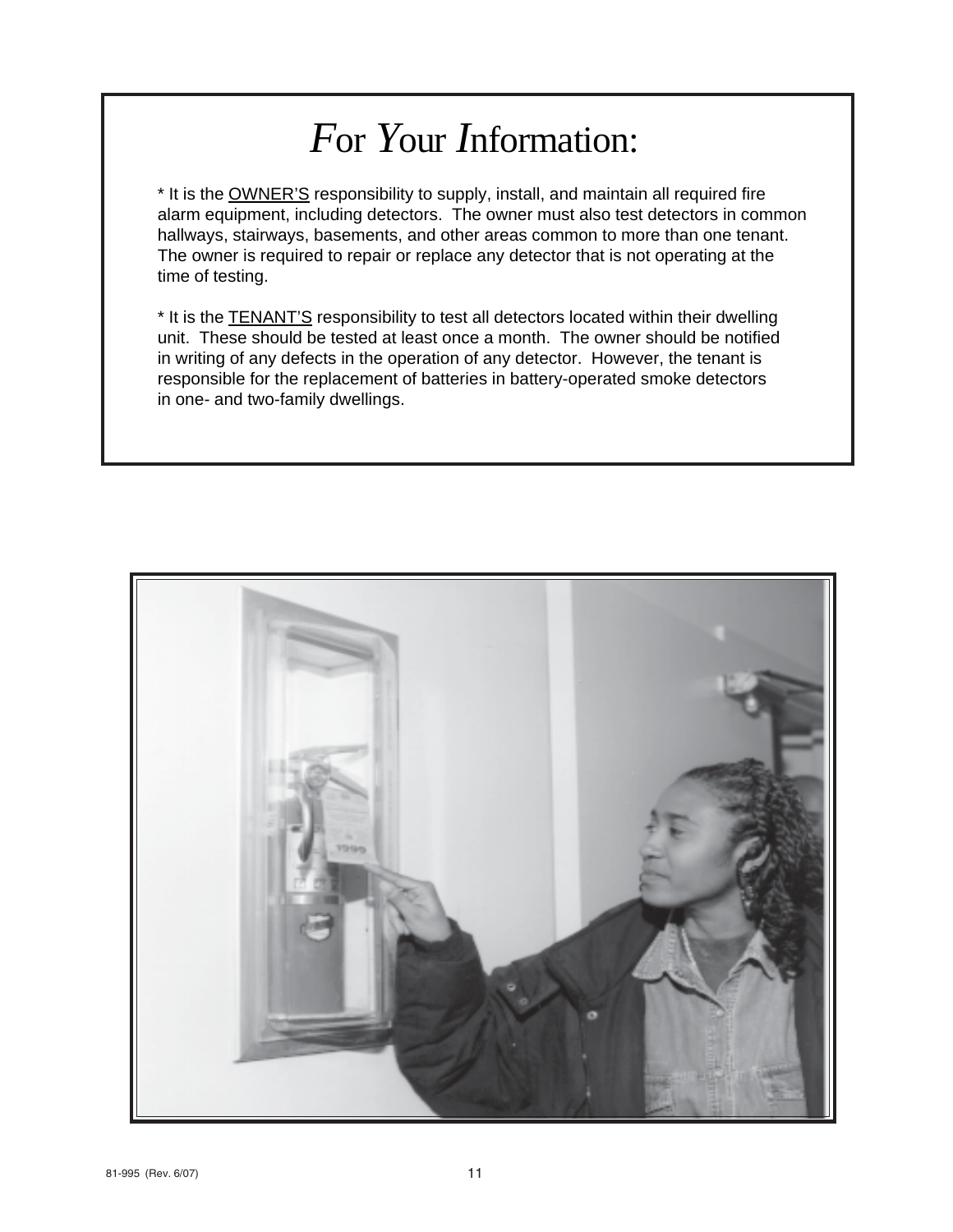### **BASIC EQUIPMENT AND FACILITIES THAT MUST BE PROVIDED AND MAINTAINED**

#### **BATHROOM EQUIPMENT AND FACILITIES**

- It is the responsibility of the landlord to provide inside each rented house or apartment the following:
	- o A flush toilet in a room that gives privacy
	- o A lavatory basin located in the same room as the water closet or in close proximity to the water closet room door.
	- o A bathtub or shower in a room that gives privacy. This room may be the same as the room with the toilet or a separate room.
	- o An electric light fixture in each bathroom
	- o A window or an approved ventilating system in each bathroom. The window must be operable and must face to the outdoors. The ventilating system must be capable of changing the air content of the room at least six (6) times per hour.
- All bathroom equipment must be kept in good working condition. The bathroom floor must have a good surface for easy cleaning and must be substantially impervious to water.
- The tenant must keep the bathroom and bathroom equipment clean and sanitary and must use the equipment properly.

#### **KITCHEN EQUIPMENT AND FACILITIES**

- The landlord must provide a kitchen sink within each rental house or apartment. The sink must be in good condition. The tenant must keep the sink clean and use it properly.
- The landlord must provide a gas or electric range for cooking in each rented house or apartment. The cooking equipment must be properly installed, work safely and effectively, and be maintained in good working condition. The tenant must use the cooking equipment properly and must keep it clean and sanitary.

# *F*or *Y*our *I*nformation:

\* Portable cooking equipment that uses flame is prohibited. Cooking equipment that uses gasoline or kerosene as fuel is prohibited.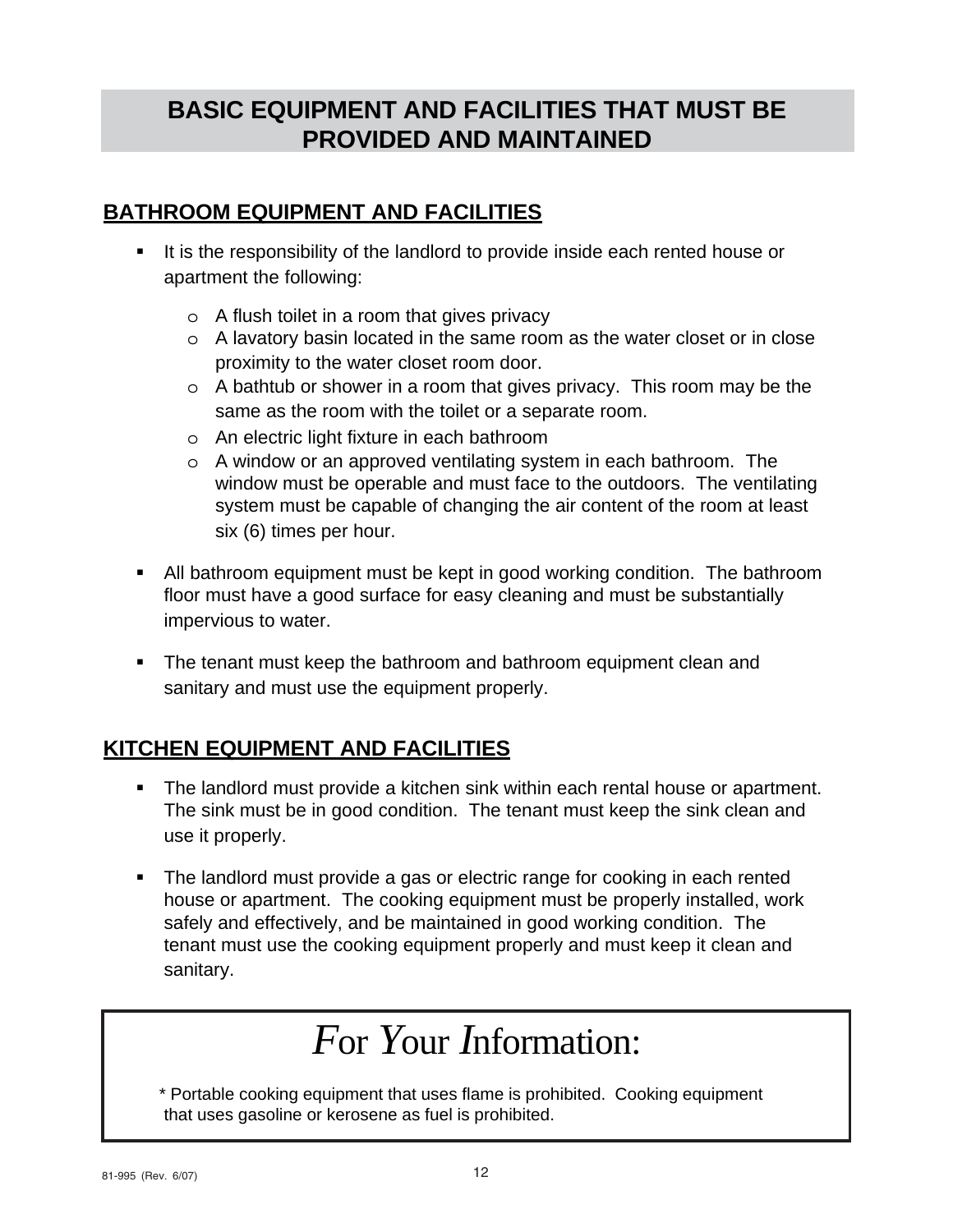#### **WATER AND SEWAGE SYSTEM**

- The landlord must provide running water and facilities for hot water. Hot water must be available at not less than 110 degrees and not more than 125 degrees and must flow at a rate of at least one gallon per minute at each required lavatory, sink, bathtub, shower, and laundry facility.
- All plumbing equipment must be connected to the City water and sewage systems unless the City gives permission to use a private system.

#### **HEATING SYSTEM AND THE PROVISION OF ADEQUATE HEAT**

- The landlord must provide a central heating system or an approved separate permanent heating system for each rental house or apartment. Heating equipment must be safe, properly installed, and adequate to heat the dwelling unit to 68 degrees at all times that the outside temperature is at or above 10 degrees.
- In buildings with two or more apartments and rooming houses, the landlord must supply heat at a temperature of 68 degrees for each apartment from October 1 through April 30 and during May and September when the outside temperature falls below 60 degrees.
- The landlord does not have to supply heat if the dwelling unit is provided with separate permanent heating equipment solely under the control of the tenant of that apartment.
- Approved portable kerosene heaters are only legal in one- and two-family dwellings provided they comply with the Fire Code.

#### **ELECTRICITY, NATURAL LIGHT, AND VENTILATION**

- **Each rental rooming unit and apartment must be equipped with electricity, have** adequate natural light, and provisions for ventilation.
- Natural light must be available in every room by one or more windows facing directly to the outdoors. The tenant must be able to open the window(s) in order to provide ventilation, unless there is a safe ventilating system capable of changing the air content of the room at least six (6) times per hour. A skylight may be used as a required window.
- Every room must have at least two electrical outlets; one of these outlets may be a ceiling light fixture. Every bathroom, water closet compartment, laundry room, furnace room interior stairs, and public hall must have at least one light fixture.
- Every public hall and stairway in buildings with three or more apartments must be lit by an electric fixture at all times.
- Every public hall and stairway in two-family dwellings must have a lighting system that can be easily turned on and off when needed.
- Emergency lighting is required in hallways and stairways in buildings with two or more exits.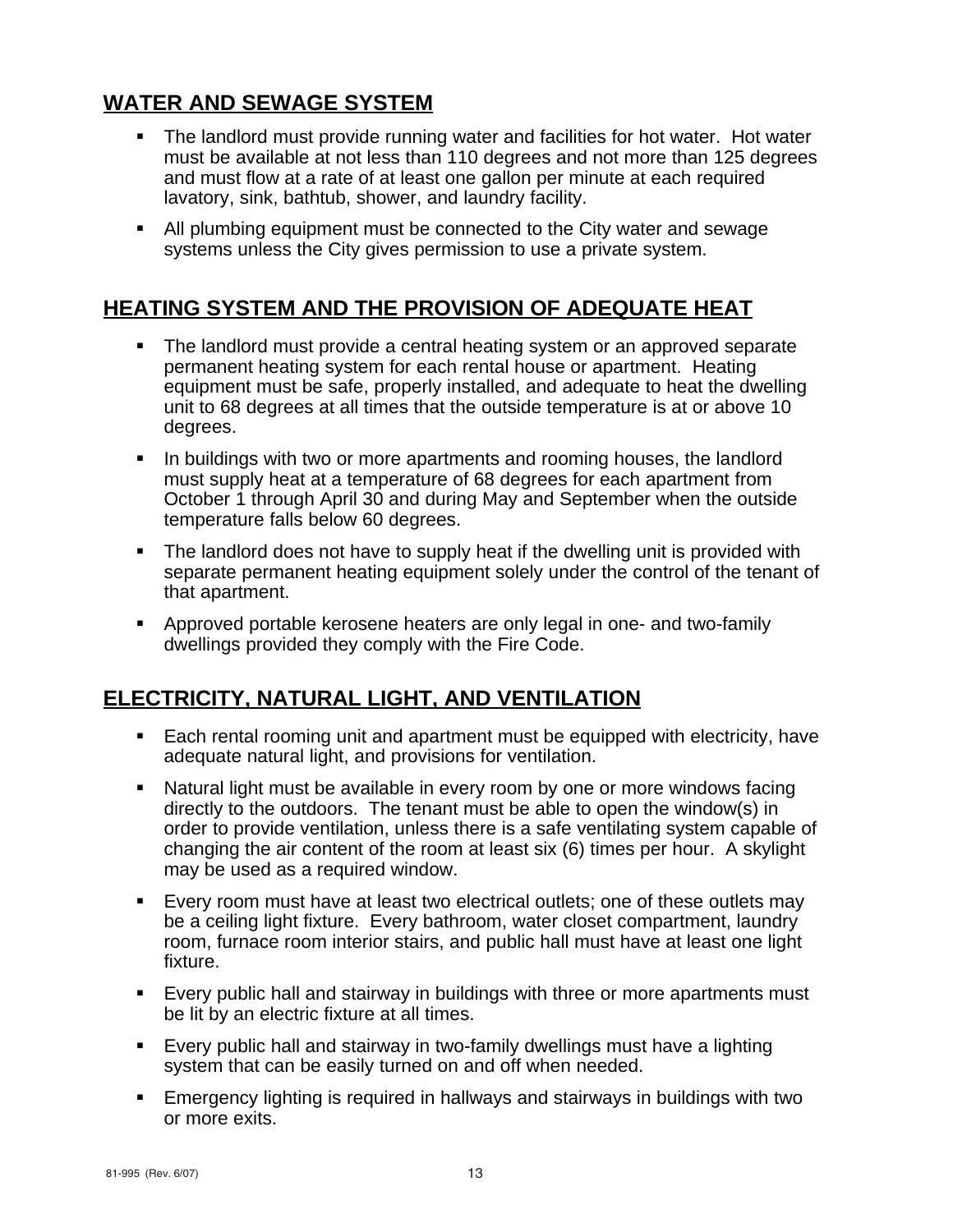### **KEEPING HOMES, APARTMENTS, AND YARDS CLEAN AND SANITARY**

#### **GARBAGE AND TRASH**

- The interior and exterior of every premises must be free from any accumulation of rubbish or garbage.
- The tenant and the homeowner must place all garbage and trash in storage containers or in disposal equipment, such as incinerators. They must place their own containers out for City collection. Trash must not be put out before 7:00PM the evening before trash is collected.

In buildings with two or more apartments, the landlord must provide a common storage area for trash and garbage containers or common disposal equipment, such as an incinerator. The landlord must see to it that all shared containers are placed out for collection. The tenant must be careful not to spill garbage and trash in halls or on stairways.

- Garbage, not ground or incinerated, must be placed in leak-proof containers with tight-fitting lids. Combustible waste must be placed in covered containers or in sturdy bags that are securely tied. Newspapers and magazines should be tied in bundles.
- All containers must be kept clean and sanitary.

#### **RECYCLING**

- Recycling is the law in Philadelphia. If you don't recycle, you can be fined. Residents need to obtain their own recycing container - no larger than 20 gallons in size. Using multiple containers is okay, as long as they are used only for recycling set-out. A free recycling container may be available to city redidents at any one of the Department of Street's Sanitation yards (call 215- 685-7329)
- The City will collect recycling curbside at residential buildings of six or fewer dwelling units.
- Owners of buildings with more than six dwelling units are responsible for providing recycling services through their own means. Usually, this means through a private contract with a recycling service provider. Owner's of condo and co-op buildings may elect to register with a Streets Department program.
- **EXED** Landlords are responsible for notifying tenants of the City trash and recycling regulations.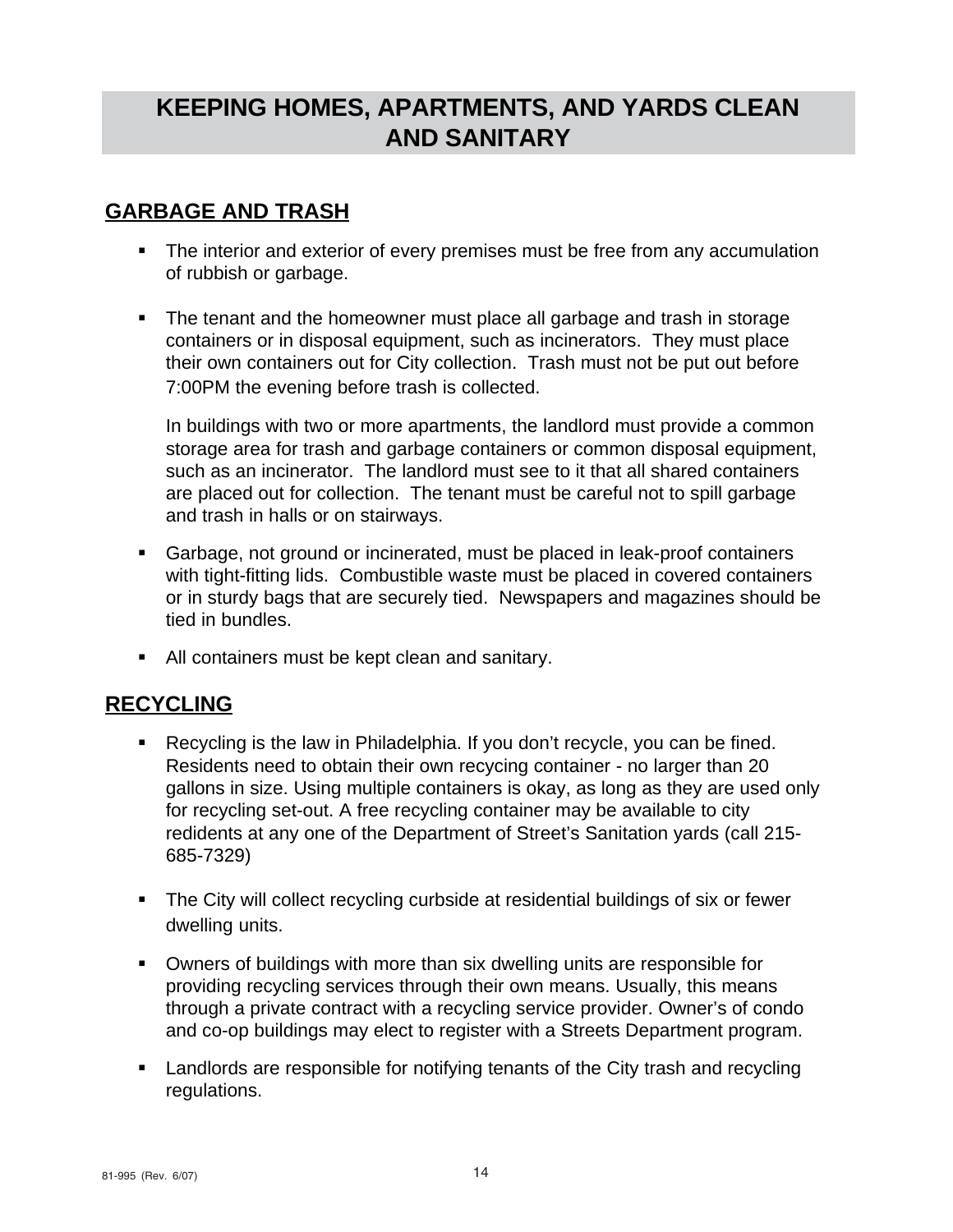### **CARE AND MAINTENANCE OF YARDS AND FENCES**

- The landlord and the homeowner must ensure that their yards drain properly.
- The tenant must keep the yard clean and sanitary if only the tenant has access to the yard. If the yard is shared with other occupants, the landlord is responsible.
- **Fences must be kept in good repair by the homeowner or landlord.**

#### **INSECTS AND RODENTS**

- In one-family houses, the tenant or homeowner must keep the house clean and sanitary. It is the occupant's responsibility to have insects, rodents, other pests exterminated.
- Where there are two or more apartments in a building, the landlord must keep all shared or public areas of the buildings clean and sanitary.
- The tenant must have any insects, rodents, or other pests exterminated if the tenant's apartment is the only one infested. Otherwise, it is the responsibility of the landlord to have such pests exterminated.

#### **REPAIRS**

- The landlord or homeowner is responsible for all repairs that are necessary to keep the building in good condition.
- All foundations, walls, roofs, floors, ceilings, windows, doors, stairs, and porches must be safe, weather-tight, and rodent-proof.
- All interior doors, cabinets, shelves, and other supplied equipment must be kept in sound condition and good repair.
- **Exterior wood or metal surfaces must be painted or covered with protective** coating to prevent deterioration. Exterior walls must be pointed and cracks sealed to keep them weather-tight and waterproof.
- All plumbing and heating equipment must be properly installed, kept in good mechanical condition, and free from leaks and stoppages.

# *F*or *Y*our *I*nformation:

\* The City holds the landlord responsible for all repairs required by law, regardless of any agreement or lease between the tenant and landlord.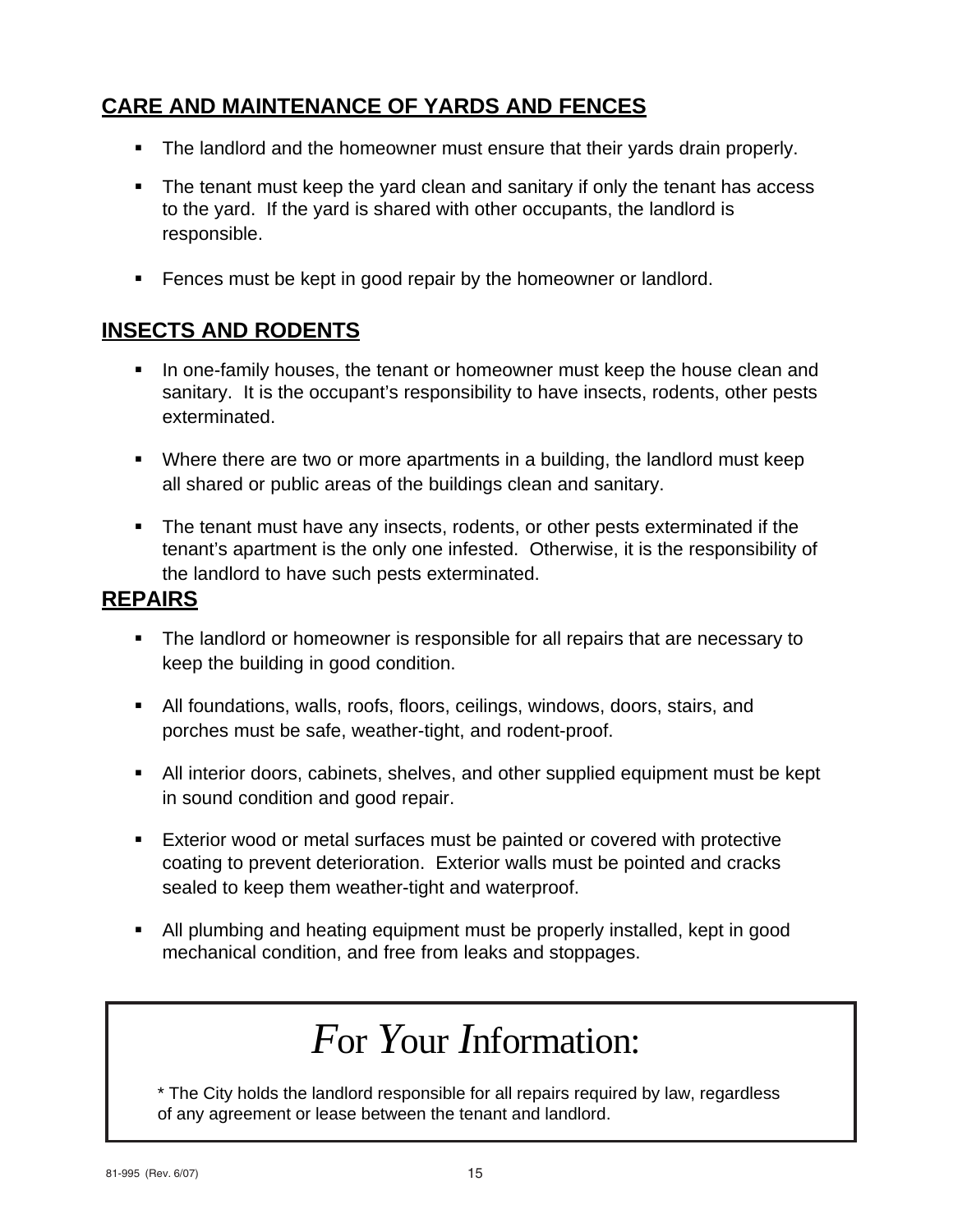#### **LEAD PAINT**

**EXECT** Lead paint shall not be permitted to remain on interior surfaces of any dwelling, rooming house, dwelling unit, or rooming unit occupied by children when the Department of Public Health determines that its presence creates a health hazard.



### **HOW THE BUILDING CONSTRUCTION AND OCCUPANCY CODE IS ENFORCED**

#### **GENERAL**

The City enforces the Building Construction and Occupancy Code by sending inspectors to examine housing conditions. The Department of Licenses and Inspections is authorized and directed by law to conduct such inspections at reasonable times. Inspectors must show proper identification. The inspector will secure a warrant from a court if the owner or tenant refuses to allow access.

When a violation is found, the Department notifies the responsible party – either the landlord, the tenant, or the homeowner. That person is told to correct the violation within a certain period of time.

At the end of that time, there will be a re-inspection. If the person has not corrected the violation, the Department lists the case for a hearing before the Municipal Court and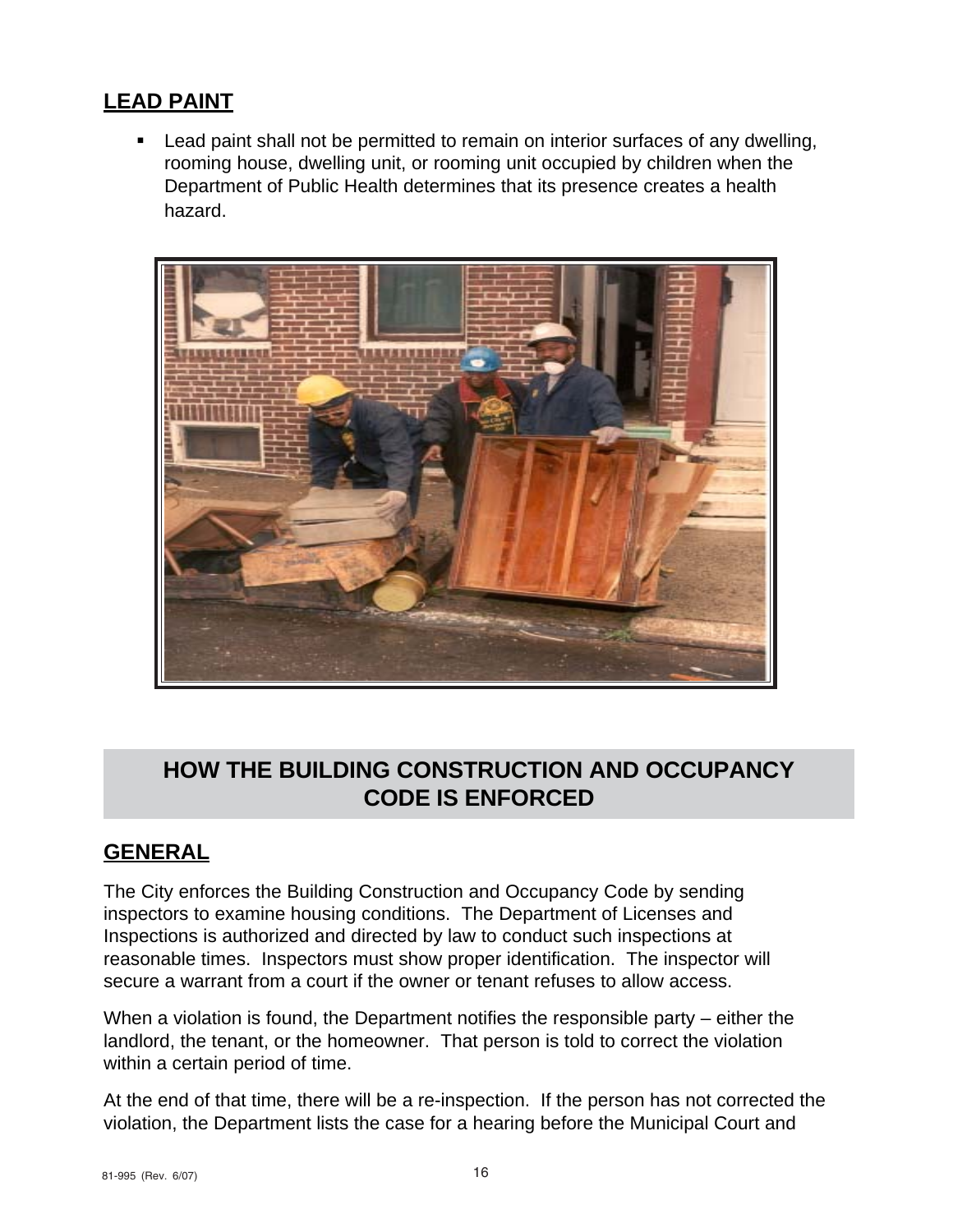the person is notified of the date to appear. The Municipal Court is empowered to fine the guilty party.

The Department is also authorized to correct any violations which are considered unsafe or hazardous, if the violations are not corrected. The City charges the cost of the corrections to the violator and, with the approval of the Law Department, can collect the cost by liens on the property.

The Department may also purchase and supply heat to tenants on an emergency basis between October and May when the heat does not meet the minimum requirements of the law.

#### **DESIGNATION OF DWELLINGS AS "UNFIT FOR HUMAN HABITATION"**

When the Department finds that any dwelling is a serious hazard to the health or safety of the occupants or to the public because it is unsanitary, vermin-infested, or lacking in the required facilities and equipment, the Department can designate the dwelling as "Unfit for Human Habitation".

Any dwelling designated as unfit shall be vacated within a reasonable time specified by the Department. It shall not be used for human habitation until the hazard has been eliminated and the Department has removed the designation and given written approval for occupancy.

# *F*or *Y*our *I*nformation:

\* Persons who must vacate an unfit dwelling can request help in finding housing. Contact the **Office of Emergency Shelter and Services**, 1340 Cherry Street, Philadelphia, PA. Phone Number: **215-686-7150**

### **SPECIAL NEIGHBORHOOD PROBLEMS**

#### **UNSAFE OR IMMINENTLY DANGEROUS BUILDINGS**

When a neighborhood has buildings that are a serious hazard to the health or safety of the people living in them or to the public, a complaint may be filed with the Department of Licenses and Inspections and the building will be inspected. The Department may order the buildings to be vacated, secured from trespass, made safe by repairs, or demolished.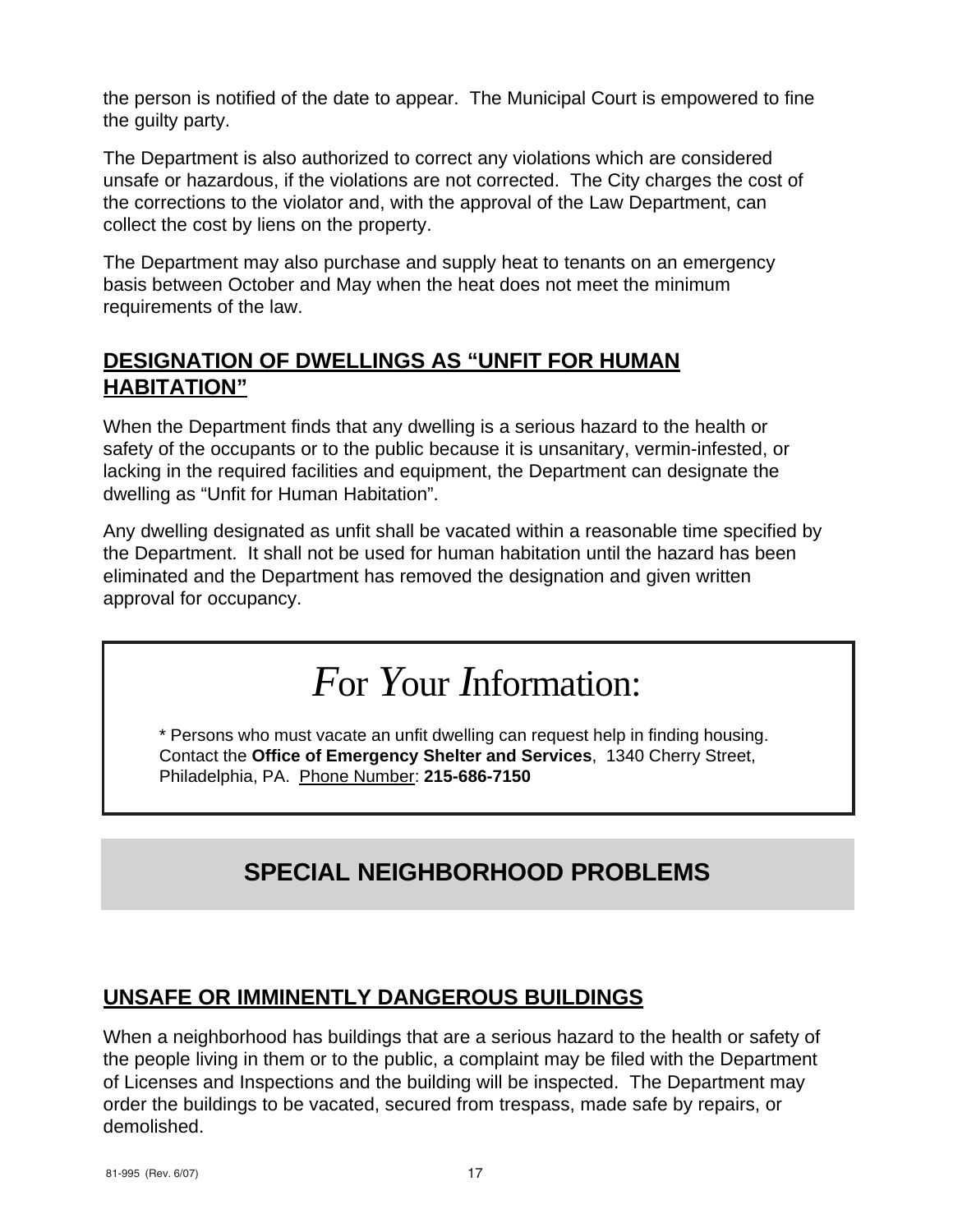#### **VACANT HOUSES**

Owners are responsible for keeping all openings in vacant buildings sealed and the premises clear and free of debris. If the owner fails to meet this obligation, the Department may arrange to clean and seal the building and bill the owner for the costs. The Department may also consider a dilapidated vacant building as "unsafe" and order it demolished. When a vacant building is demolished, the Department requires the contractor to maintain the structural and weather integrity of any adjoining party walls.

#### **ZONING**

Sometimes neighborhoods are harmed by the conversions of houses into apartments or by undesirable commercial or industrial uses.

The City has a zoning ordinance that protects neighborhoods from these conversions and harmful intrusions.

In cases where a variance is required for a new zoning use, a Zoning Notice must be posted on the property, indicating that a public hearing will be held on the proposed use.

Citizens who believe that there is a zoning violation in their neighborhood should file a complaint with the Department of Licenses and Inspections.

## *F*or *Y*our *I*nformation:

\* To file a complaint, contact the Department of Licenses and Inspections' **Services and Operations Unit**.

Telephone Number: **215-686-2463**

### **HOW TO FILE A COMPLAINT OR AN APPEAL**

#### **COMPLAINTS**

If the landlord is not carrying out his or her responsibilities, the tenant should tell the landlord what the problems are. If the landlord fails to act, the tenant should report the problem to the Department of Licenses and Inspections, Services and Operations Unit, by calling **215-686-2463 or go to www.Phila.gov and in "Select a Department"**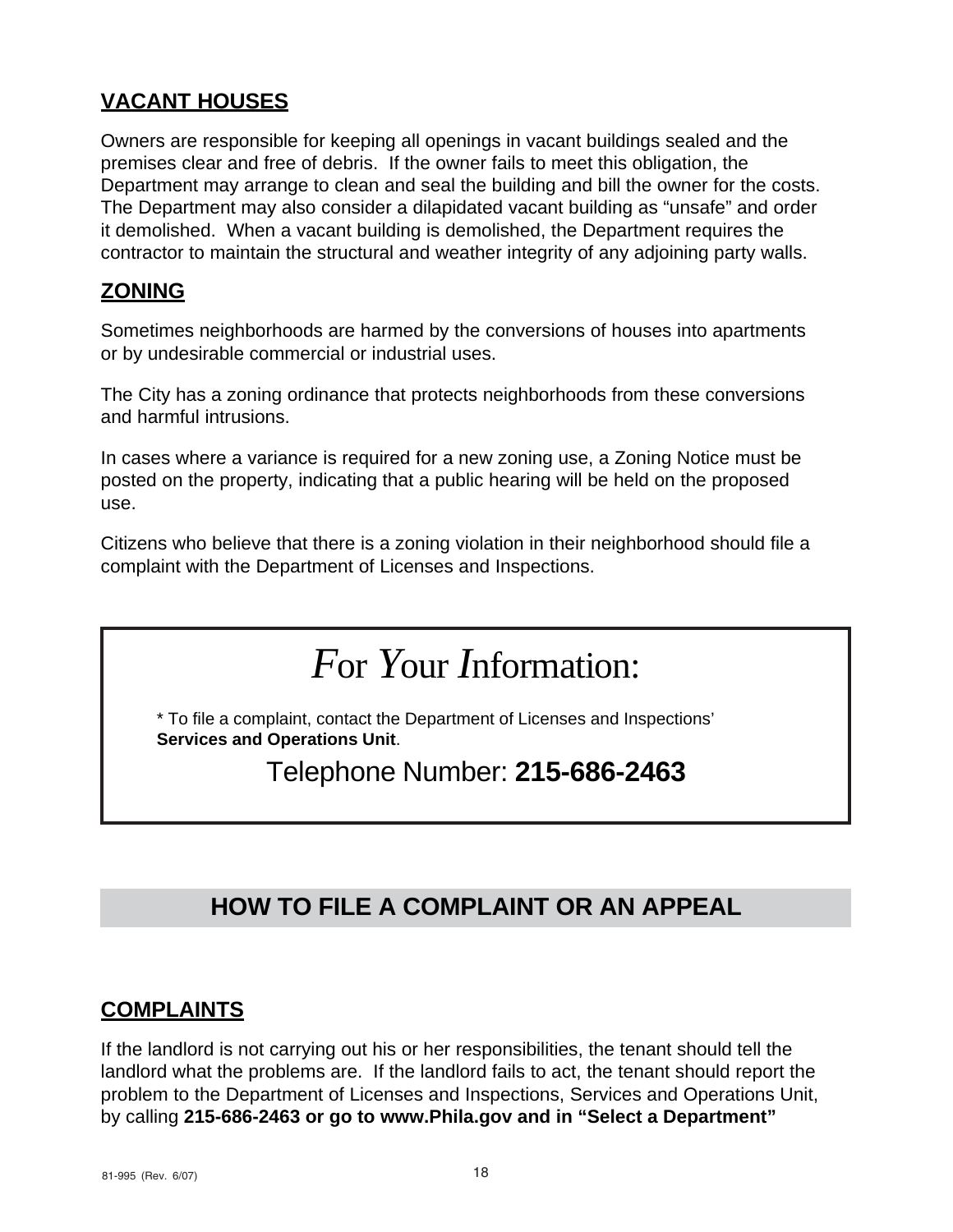#### **select Licenses and Inspections. On the Department's home page select "Complaints".**

When filing a complaint, the person must give his or her name and/or address, the address of the property, and the nature of the complaint. A case will be generated and referred to the appropriate inspection unit.

If an inspector is unable to enter the property, he or she will leave a card. The recipient is required to call the number on the card to arrange for an inspection.

The Department does not divulge the identity of a complainant and will not accept anonymous complaints.

### **APPEALS**

Any person who believes that the Department has erred in some action that has been taken or wishes to obtain a variance from the requirements of the Building Construction and Occupancy Code, may appeal to the Department's Boards Administrator. The Administrator is located at the following:

> Municipal Services Building 1401 John F. Kennedy Boulevard Philadelphia, PA

Call **215-686-2427** for more information.

#### **PRIVATE ENFORCEMENT**

Any tenant of any property subject to the provisions of the Property Maintenance Code has the right to bring an action against the owner of such property to compel compliance with that code.